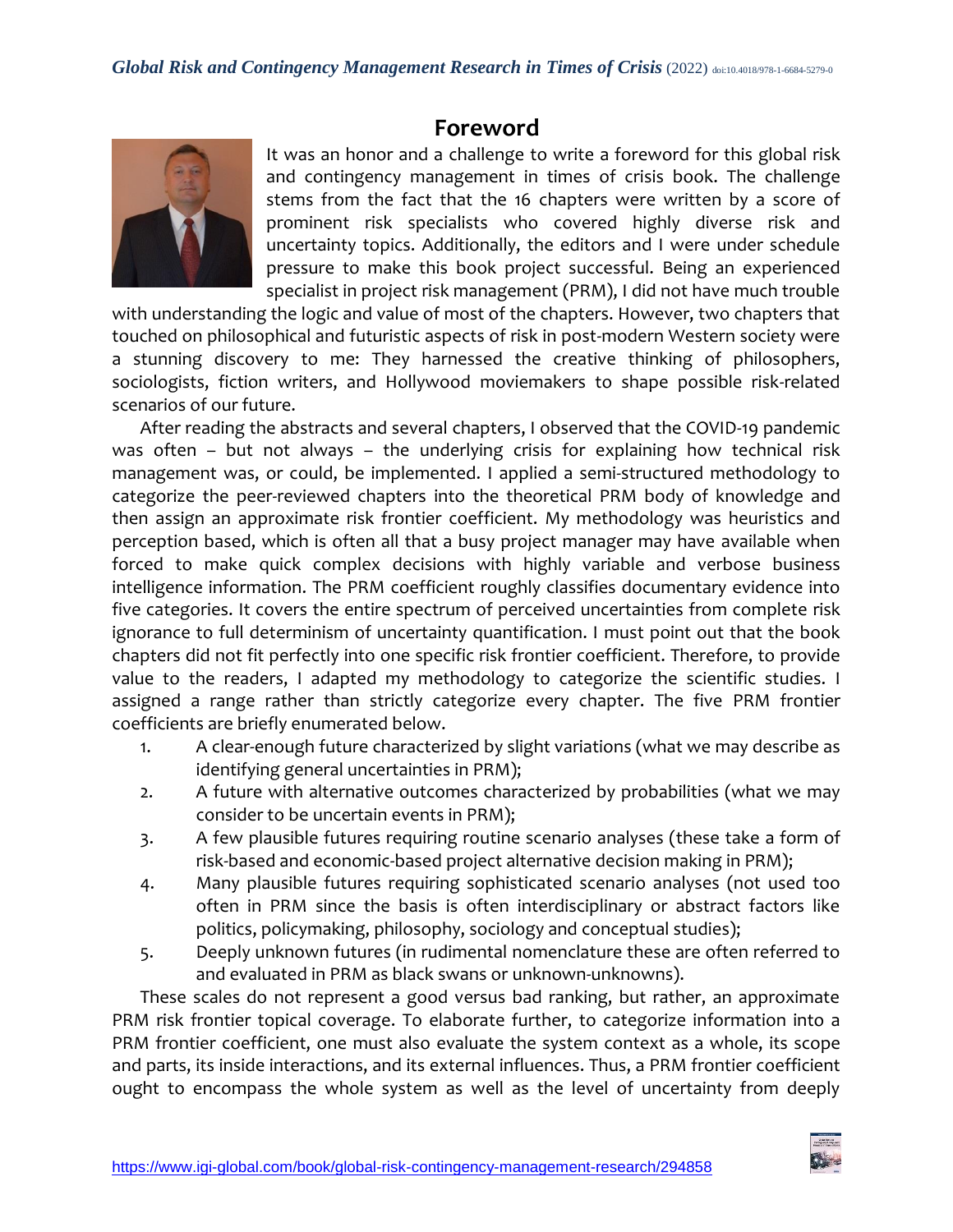unknown (5) to clear-enough (1). Strictly speaking, only PRM frontiers  $3 - 5$  could be described as deep uncertainties in practice. To provide value to the reader, I briefly discuss how each of the 16 chapters correlated to the PRM frontier typology, in terms of two parameters: System as a whole (aka the subject of the study) and uncertainty articulation.

Chapter 1 analyses success of various anti-COVID-19 measures and health campaigns implemented in various countries and observed response patterns (uncertainty types 1 and 3). The undertaken risk analysis explains the divergence in success in battling COVID-19. It is demonstrated that the level of collective citizen trust in government is a significant predictor of effective crisis risk management. It shall be of high interest to UN, WHO and government officials as well as to healthcare workers.

Chapter 2 addresses an important environment protection risk related to oil spill incidents. A novel Bayesian auditing statistical technique has been developed resulting in a predictive probability beta-distribution model as opposed to traditional accident-per-period approach (uncertainty types 1 and 2). This highly efficient statistical technique utilizes random sampling of US oil spill incidents. Besides timely prediction of oil spill incidents, this inferential technique can be applied way beyond oil and gas industry where reliability, availability and maintainability risks are of major concern.

Chapter 3 shares experience of development and implementation of a new maturity model for risk management at a German automotive plant. The developed model has been used to deploy cloud-based enterprise risk system and to manage a product development program. This handles uncertainty types 1 and 2 in the automotive industry. Besides automotive risk and project managers this chapter should be of interest to risk specialists in other production industries.

Chapter 4 investigates effects of bubbles and causality among bitcoin, gold and oil markets based on price dynamics from July 2010 to September 2021 (uncertainty types 1 and 2). The working hypotheses have been tried using generalized supremum augmented Dickey-Fuller (GSADF) statistical test resulting in a conclusion that there is a significant evidence of bubble explosive behaviors in the bitcoin and oil prices, but not in the gold prices, mostly in periods of quantitative easing and financial stress. It should be of interest to investment, fintech, banking, etc. specialists.

Chapter 5 marries lean six sigma risk management with social and corporate responsibility initiatives aimed at climate conservation and clean energy production at a hydroelectricity generation plant in the State of New York, USA (uncertainty types 1 and 2). This methodology zeroes in on prevention of various man-made accidental disasters. A statistical six-sigma-process-control model was developed using inspection data to support this methodology. No doubts that this chapter would be highly appreciated by representatives of energy production facilities – both renewable and traditional – and any other corporations supporting clean energy initiatives.

Chapter 6 investigates one of the main risks encountered by businesses these days across the Globe – supply chain logistics vulnerability – which is one of core root causes of structural inflation (uncertainty types  $1 - 3$ ). This study delves into Global Supply Chain Forum (GSCF) fundamental processes. Although specifically it aims at Nigerian supply chain logistics impacted by COVID-19 pandemic. This chapter verifies ways to strengthen logistics

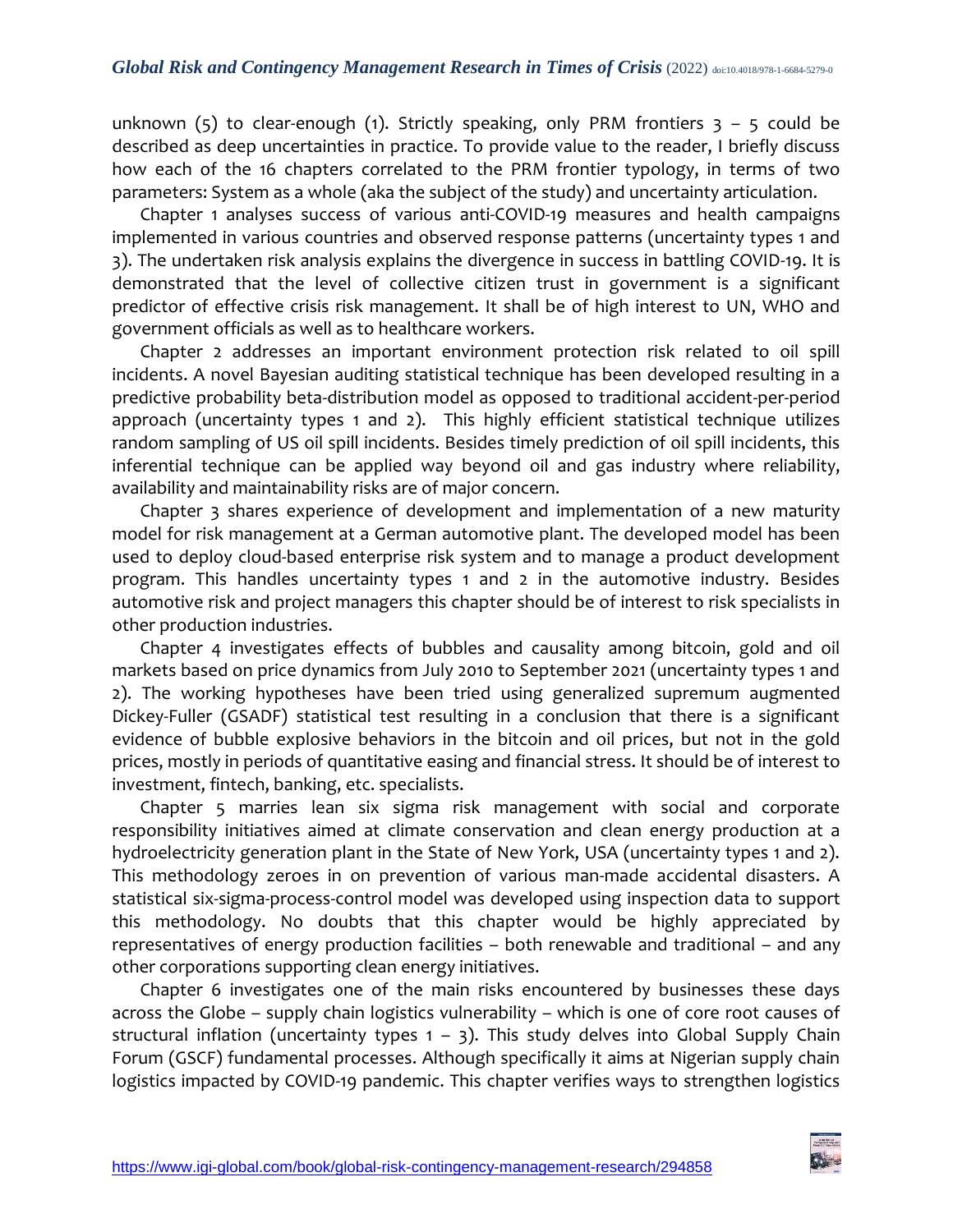operations and business resilience. It could be of interest to logistics specialists especially in the light of upcoming impacts of sanctions.

Chapter 7 is devoted to contribution of information technology industry of India in development of risk assessment tools (uncertainty types  $1 - 3$ ). It shall be of interest to risk management and organizational effectiveness specialists responsible for deployment of enterprise risk management systems in various industries – from banking and insurance to engineering, to education, to marketing.

Chapter 8 introduces risks associated with implementation of blockchain technology that may occur among telecommunication carriers (VOIP providers). Namely, transparent storage of Call Detail Records (CDRs) when exchanging calls might fail resulting in billing discrepancies, disputes, and interruption of services (uncertainty types 1 and 2). The authors come up with a permission blockchain business model architecture for VOIP providers based on hyper-ledger fabric to support smart contacts which allows reliable CDR storage. This chapter addressing the blockchain technology risk should be of high interest to blockchain, fintech, banking and IT specialists.

Chapter 9 sheds light on cyber security risk management in various industry sectors. It covers overall cyber security risk management system as well as specific risks such as increasing number of cyber-attacks during the COVID-19 pandemic (uncertainty types 1 and 2). This chapter should be of interest to risk management specialists who deal with cyber security risks in various industries.

Chapter 10 describes developments in healthcare informatics in times of COVID-19 pandemic as healthcare organizations have undergone real "stress tests" (uncertainty types  $1 - 3$ ). It shows how healthcare informatics allows mitigate healthcare challenges (e.g., treating of patients remotely, reducing exposure of personnel to COVID-19, etc.) through using telemedicine, drug delivery portals, drones, robots, big data, AI, etc. It shall be of lively interest to many healthcare professionals.

Chapter 11 reviews risks and challenges of big-data analytics implementation in fifty Indian enterprises (uncertainty types 1 and 2). This study has discovered five risks related to lack of human resources, data privacy and security, shortage of technological resources, deficiency of awareness and financial constraints. This chapter should be of keen interest to many corporate IT specialists.

Chapter 12 is devoted to organizational risks preventing professional growth of female employees in banking, education, government, etc. sectors of United Arab Emirates (UAE) during COVID-19 pandemic (uncertainty types 1 and 2). Collected survey data have been processed statistically. A resulting conclusion points to the fact that the discussed risks have a high impact on women's professional development and their mindsets. This chapter shall be of interest to corporate, government and non-government policymakers involved in handling of diversity factors.

Chapter 13 discusses COVID-19 impact on education in Ethiopia resulting in educational process disruption and inequality. It also points to ways to mitigate the impact (uncertainty types 1 - 3). It should be of interest to policymakers dealing with education programs – from UN to developing-country government officials – as well as to teachers and students.

Chapter 14 puts forward risks that may be encountered by Canadian residential realestate investors (uncertainty types  $1 - 3$ ). Major mitigation measures are discussed to ensure

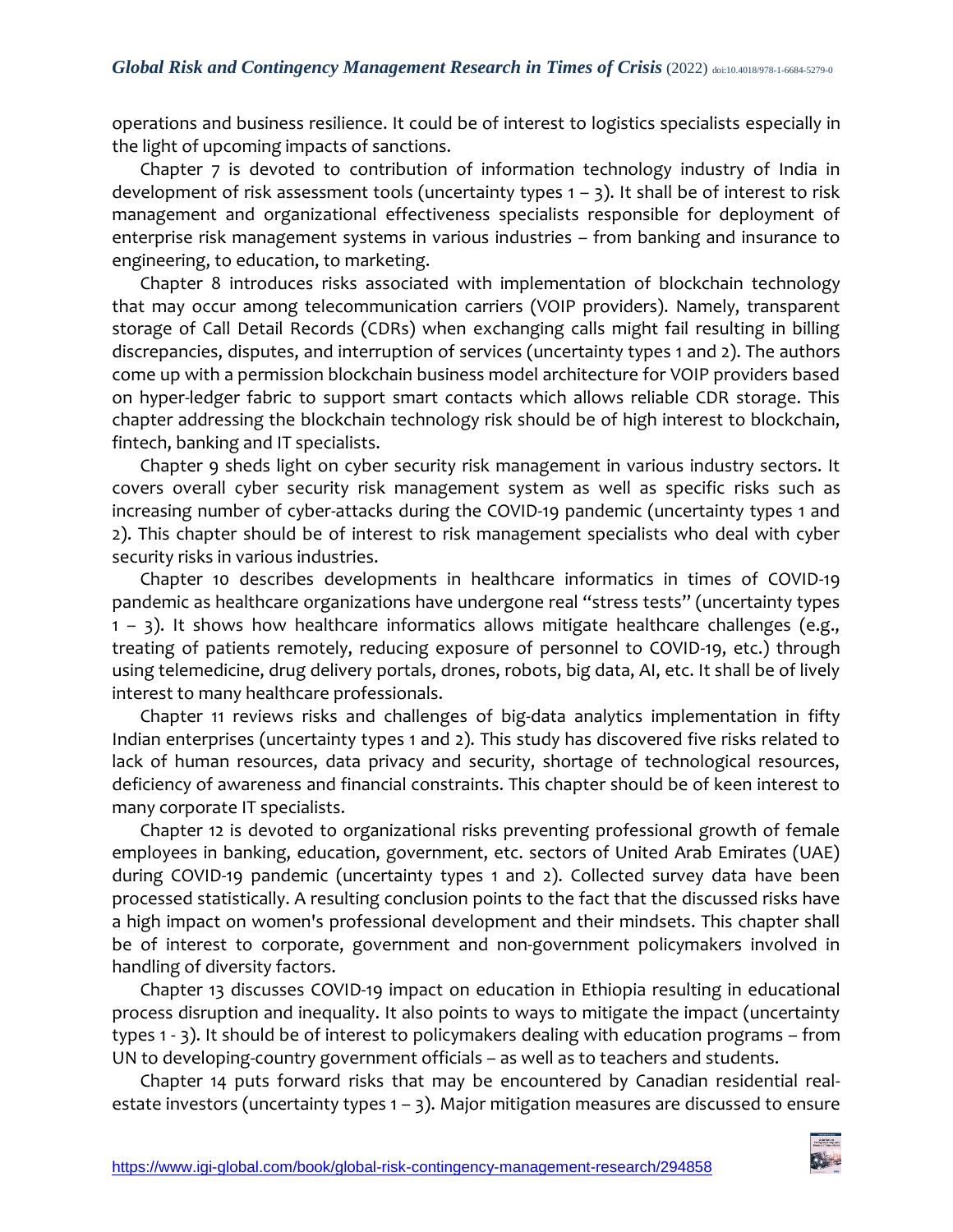wealth growth through real estate business by averting pertaining risks both prior to and after buying an investment property. It shall be of interest to North American, European, and Australian real-estate investors.

Chapter 15 presents a sociological study that investigates reasons why the Western society moves from traditional and more rational perception of risk (tabbed as "Risk Capitalism") to a way more emotional perception based on fear (tabbed as "Thana Capitalism"). A role of some epoch events like Chernobyl disaster and COVID-19 pandemic in this shift is thought through. Development of scenarios of "futures" utilizes review of dystopian novel and movie The Hunger Games: it is believed by the author that this novel and the movie represent perfectly how the "Thana-Capitalism" would work. Again, the same as chapter 16, chapter 15 utilizes intuitive scenario-building approach to shape "futures" (uncertainty types  $3 - 5$ ) and should be attractive to many people interested in futuristic risk studies.

Chapter 16, which could be considered a spin-off from chapter 15, was perceived as rather unconventional by typical representatives of enterprise, project, operations, etc. Honestly, it has been a double-taker to me as it prescribes deep shifts and associated risks occurring in the Western society after 9/11. Rather sensitive general topics related to "non-Western others" are discussed including specific implications for hospitality industry. Moreover, this chapter deals with futuristic post-modern Western society through analyzing a dystopian world introduced by the HBO Saga, Westworld as an object for philosophical thinking. This chapter points to an intrinsic value of artistic and philosophical intuitive approach for development of scenarios of "futures" (uncertainty types  $3 - 5$ ). It could be of curious interest to a broad auditorium.

This book being an impressive teamwork of the chapter authors and editors shall be well received by risk management professionals and decision makers working in various sectors from healthcare and cyber security to education, to operations, to finances.

Yuri Raydugin, Risk Services & Solutions Inc., Calgary, Alberta, Canada [yuri.raydugin@risk-service.com](mailto:yuri.raydugin@risk-service.com)

Dr Yuri Raydugin is Principal Consultant of Risk Services & Solution Inc, a Canadian consulting company. Previously, Yuri worked for Saudi Aramco, Royal Dutch Shell, TransCanada Pipelines, and SNC-Lavalin. He has been involved in risk management of capital mega and large projects with combined budget of more than \$160B. Yuri has an engineering degree in nuclear physics from Urals Polytechnics Institute, Russia, a PhD in physics and mathematics from Russia's Academy of Sciences, and an MBA in business strategy from Henley Management College in England. He is a member of the Association of Professional Engineers and Geoscientists of Alberta (APEGA).

Yuri is an author of several articles on project risk management as well as on various aspects of physics. He is the author of 'Modern Risk Quantification in Complex Projects: Non-linear Monte Carlo and System Dynamics Methodologies', Oxford University Press (2020) and 'Project Risk Management: Essential Methods for Project Teams and Decision Makers', John Wiley & Sons (2013) as well as the editor of 'The Handbook of Research on Leveraging Risk and Uncertainties for Effective Project Management', IGI Global (2017). Born and raised in Ekaterinburg, Russia, Yuri lives and works in Calgary, Alberta, Canada.

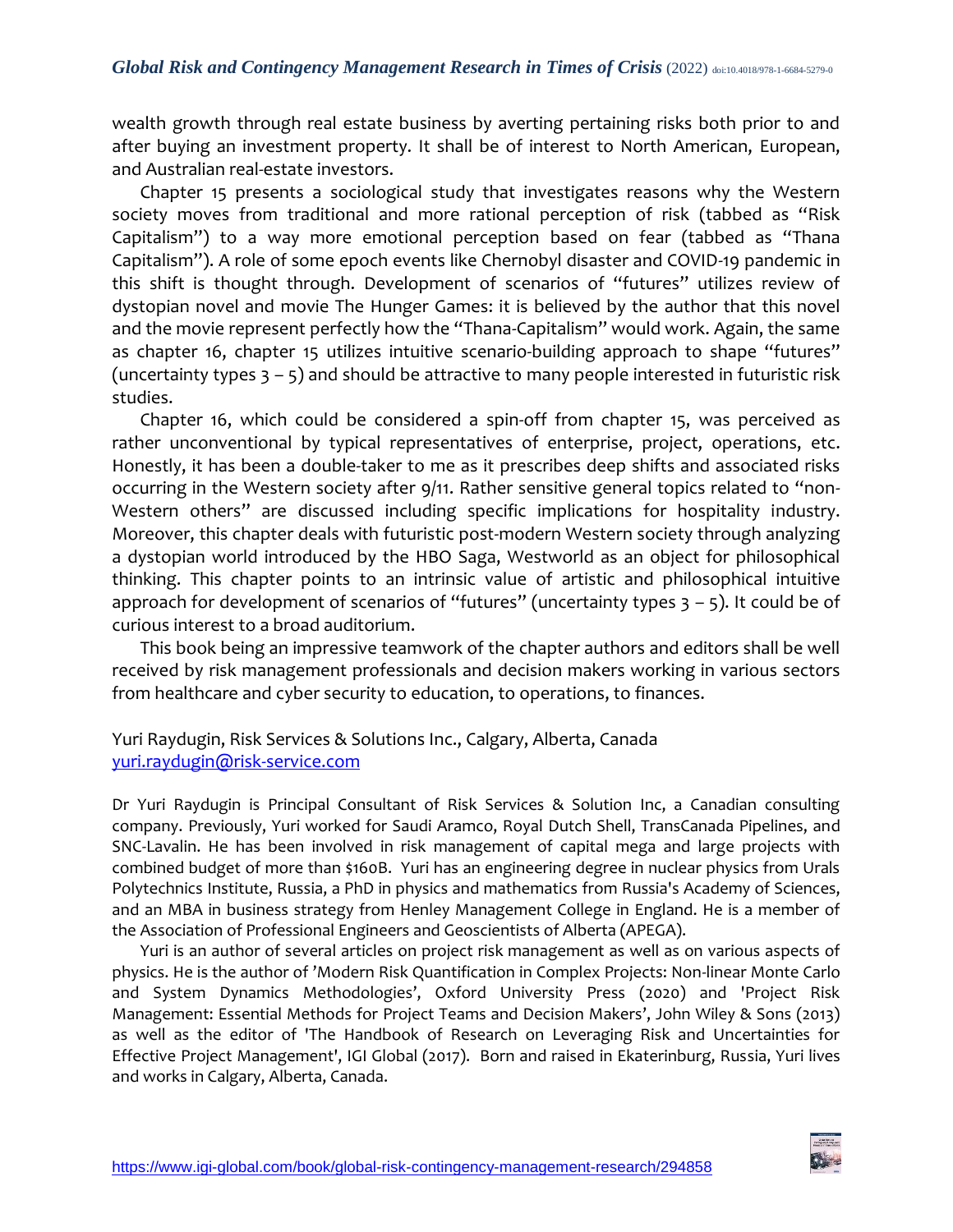

**Figure 1. Thematic Topic and Keyword Coverage**

# **Preface**

#### INTRODUCTION

This book explores selected risk and contingency management topics in a crisis, including fear, artificial intelligence, healthcare pandemic, political instability, big data, internet terrorism, and others, as illustrated in figure 1. The editors created the thematic diagram using empirical evidence. The keywords and abstracts of the manuscripts from 21 subject matter expert authors across 10 countries were tabulated into frequencies and graphically modeled using font size to represent a percentage of reiteration (larger words indicate higher interpreted importance). Even more interesting is the post-hoc thematic model of the analysis for the entire book contents (discussed later). This initiative is an empirical extension of our previous project, which was focused on theoretical risk models (Strang, Korstanje, Vajjhala, 2018). This book focuses on how risk and contingency management were retrospectively applied by practitioners in a crisis, namely the COVID-19 pandemic, environmental conservation, climate control, economic volatility, healthcare supply chain constraints, internet cyber-security terrorism, inequality, and global political instability.

The intended audience for this book includes risk management practitioners and academics across numerous disciplines and industries. Most of the subject matter experts were academics and scholars with preexisting peer-reviewed publications. Still, selected contributors were specialists in economics, politics, social policy, terrorism, cryptocurrency, and statistical modeling. The industries included healthcare, financial 'fintech', oil and gas refining, automotive manufacturing, clean energy creation, hydroelectricity, education, engineering, internet cyber-security, artificial intelligence robots, big data analytics, tourism, real estate investment, and supply chain management. Clearly, the stakeholders for this book are decision-makers, practitioners, and researchers. Students, academic teachers, librarians, politicians, and content writers may also be interested in this. Therefore, this book ought to help instructors, undergraduate and post-graduate students by providing vital case studies in understanding how the organizations deal with a crisis.

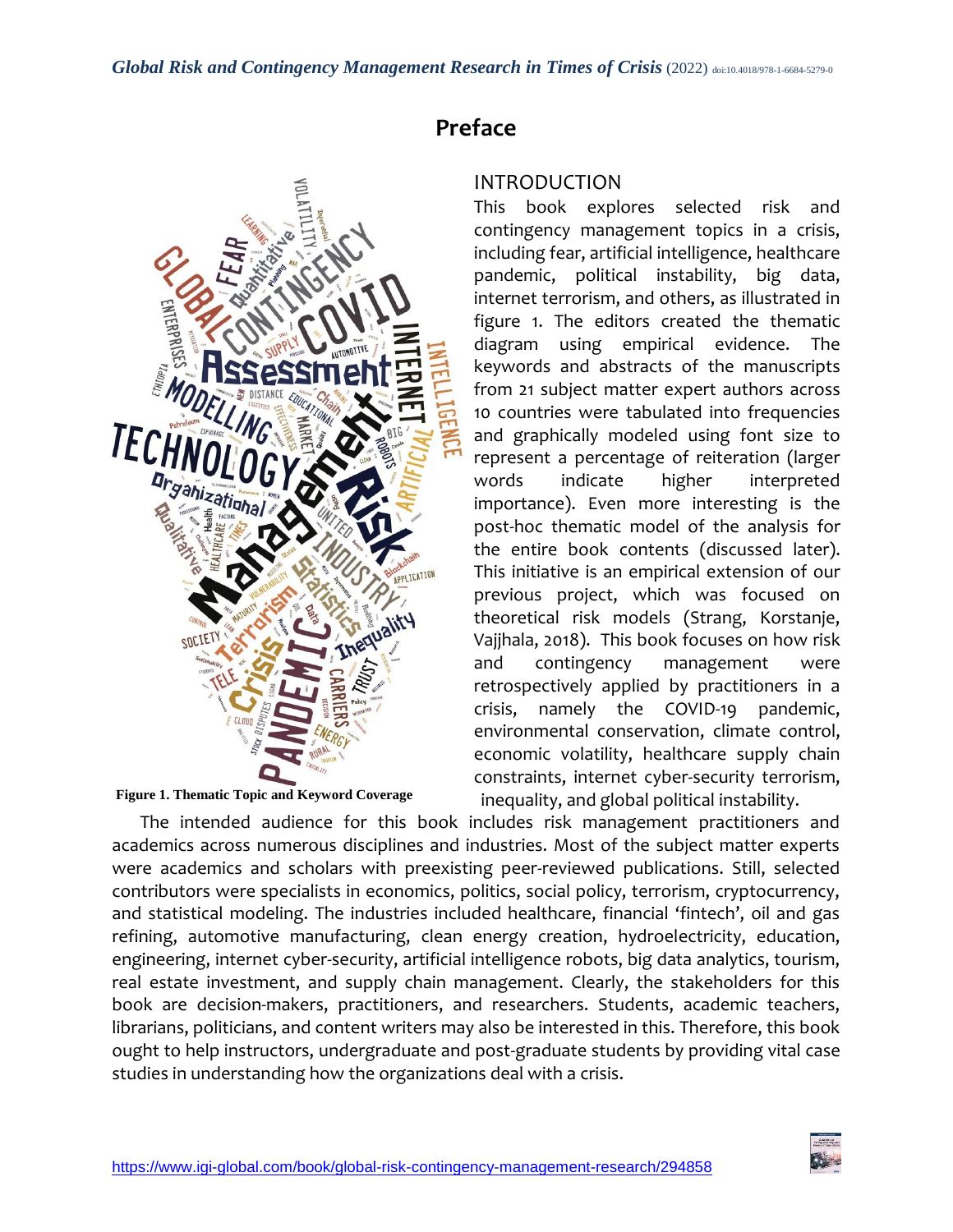This book could also be described as retrospective science since the authors often revisited recent studies and extended their findings or models based on actual pandemic experiences. Earlier projects may have been focused on disciplinary topics such as healthcare or education. In contrast, in this book, prior studies were expanded to collect data and or interpretations of how risk and contingency management was applied during a crisis. The Covid-19 coronavirus pandemic was typically the crisis scenario underpinning most of the book chapters. Yet, some researchers focused on other salient contexts, such as environmental conservation, economic sustainability, and global terrorism, including artificial intelligence, cyber-security, and big data risk management.

# BOOK RATIONALE AND PROJECT MANAGEMENT METHODOLOGY

The rationale for creating this book was primarily to address the coronavirus pandemic, yet other issues also came to light. First, the definition of risk was grounded in the a priori literature. Risks can be identified, evaluated, mitigated, and evaluated, but the underlying uncertainty remains elusive yet always present across most industries (Strang, 2015; Strang, Korstanje & Vajjhala, 2018). This is why the topic needs to be iteratively researched. The editors extended the 2018 project to encompass new findings over the last 4-5 years after the coronavirus pandemic and global instability.

This book project finished approximately 6 months ahead of schedule, it was under budget, within agreed-upon scope and at acceptable quality levels. The project management was shared between Vajjhala and Strang. All chapters were double-blind peer-reviewed, with Vajjhala serving as the managing editor since Strang contributed two chapters. The initial design was created by Strang, while Vajjhala managed the book editing and peer reviews. The preface chapter summary was written by Vajjhala and completed by Strang, including the statistical analysis of the keywords. The foreword was initiated by Strang and written independently by a global risk management expert and scholar, Dr. Yuri Raydugin. Both editors received ethical approval to conduct this project, and no specific external funding was received. No conflicts of interest were reported. In other words, the primary motive for the editors underpinning this book was to advance the state-of-the-art in risk contingency management through collaboration as well as knowledge sharing. A secondary motive of the editors was to stimulate empirical and qualitative case study research on these topics.

## CHAPTER OVERVIEW

In Chapter 1 - In Crisis Risk Management Across Nations, COVID-19 Wins When Trust is Low, Colin Read contrasts the outcomes of the COVID-19 pandemic based on their response patterns, delving into the research on successful contingency and risk management to understand the disparity in pandemic success. According to the author, leaders who closely followed the advice of public health professionals performed better in terms of illness mitigation and economic displacement. The author successfully establishes that citizen trust in government is an essential predictor of good crisis risk management.

In Chapter 2 - Petroleum Industry Contingency Planning using Auditing Theories and Inferential Statistics, Kenneth David Strang shows how to forecast petroleum accidents using a unique Bayesian auditing statistical technique combined with a predictive probability

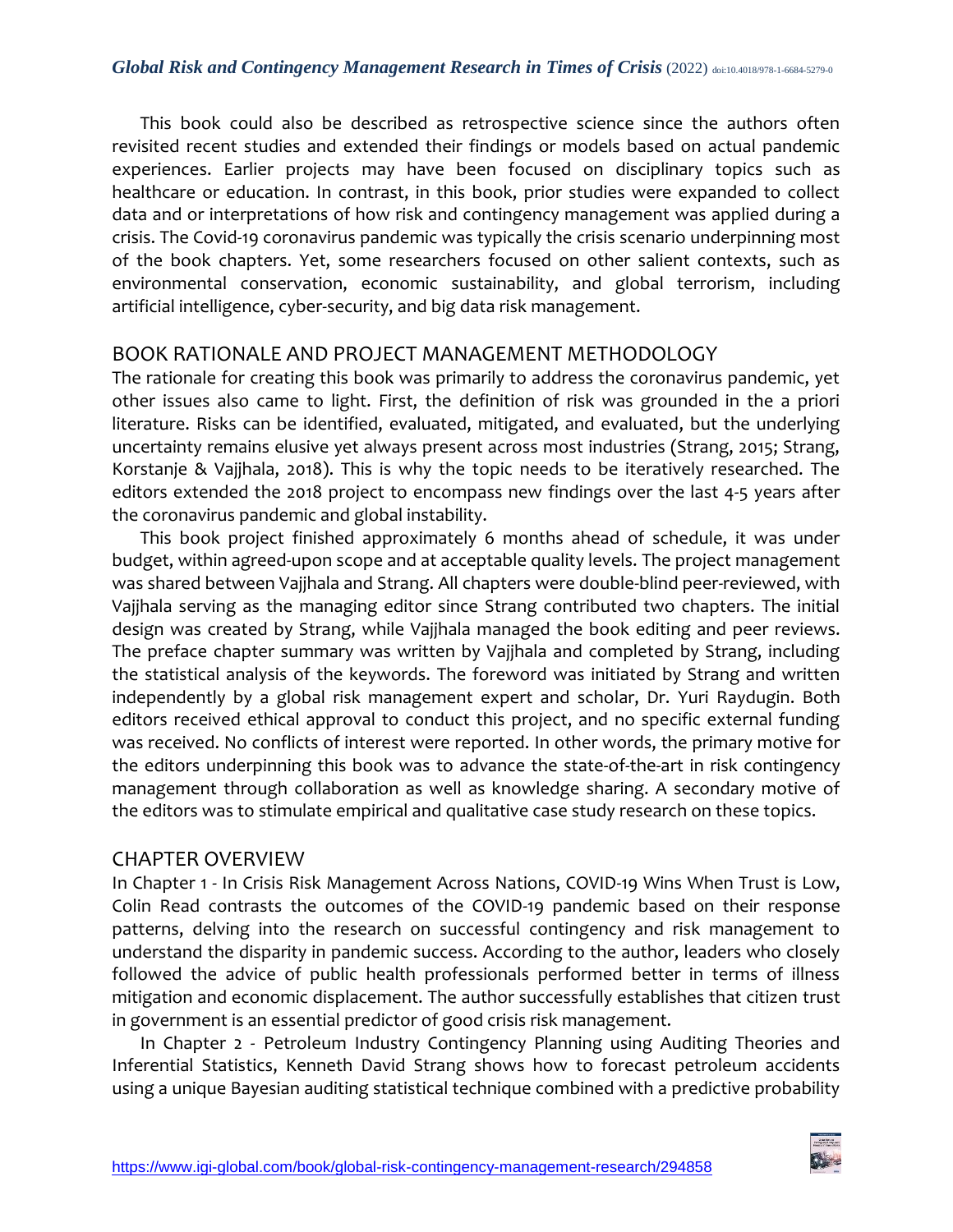distribution model. The author develops petroleum oil leak patterns for a particular population, creates a predicted distribution model, and validates it using Bayesian audit statistical techniques in this chapter. The author used fixed interval random sampling to choose records for the audit using sample data from a state in the United States. The author demonstrated the materiality parameters and misstatement results using a beta distribution.

In Chapter 3 - Development and Application of a New Maturity Model for Risk Management in the Automotive Industry, Jose Irizar and Martin George Wynn explain and explore a new maturity model for project risk assessment and management in the automotive industry. The authors offer a case study analysis conducted in a major German automotive firm to develop a maturity model utilizing a qualitative and inductive approach based on data from in-depth interviews. The authors then apply this approach to two significant projects now underway at the company: one involving adopting a cloud-based ERP system and the other involving the product development and launch program management function. By establishing a new model particular to the automobile industry, the authors contribute to existing risk management maturity models. Risk and project managers can apply this model to other sectors as well.

In Chapter 4 - Does Contagion Effect of Bubbles and Causality Exist among Bitcoin, Gold, and Oil Markets?, Remzi Gök investigates the explosive behaviors, causation linkages, and contagion effects amongst three financial markets utilizing daily closing prices of Bitcoin, gold, and West Texas Intermediate (WTI) oil prices for a sample period of July 19, 2010, to September 10, 2021. The author used the Generalized Supremum Augmented Dickey-Fuller technique to discover considerable evidence of bubble explosive behaviors in Bitcoin and WTI prices—but not in gold prices—during periods of quantitative easing and financial stress. The author states that no evidence is available for the contagion effect of bubbles between cryptocurrency and oil markets during the sample period.

In Chapter 5 - How Lean Six Sigma Risk Management was used at a Clean Energy Plant?, Kenneth David Strang investigates how lean six sigma quality ideas were used to manage risk in a renewable energy hydroelectricity facility. Through quality inspections, the author gathered data from a plant in New York, USA. The author designs a statistical process control model based on attribute and continuous inspection data. Because of the potential for substantial man-made unintended disasters, if specific crucial processes fall out of control, the author contends that advanced quality management techniques are required to properly and safely operate any form of energy generation plant.

In Chapter 6 - Supply Chain Logistics Risk Mitigation - Impact of Covid-19 Pandemic, Edna Denga and Sandip Rakshit perform an empirical analysis in the Nigerian supply chain logistics setting to examine and compare the uncertainties, tactics, and strategies used by two enterprises in Nigeria's northeastern region. The authors concentrate on Nigeria's northeastern part, where insurgency and banditry are common, and the recent COVID-19 pandemic has aggravated the situation. The writers take a theoretical approach to logistics and supply chain management, diving into the global supply chain forum's key business processes and logistics functions in each highlighted industry. The findings of this study are relevant because supply chain resilience and risk management are becoming more visible in

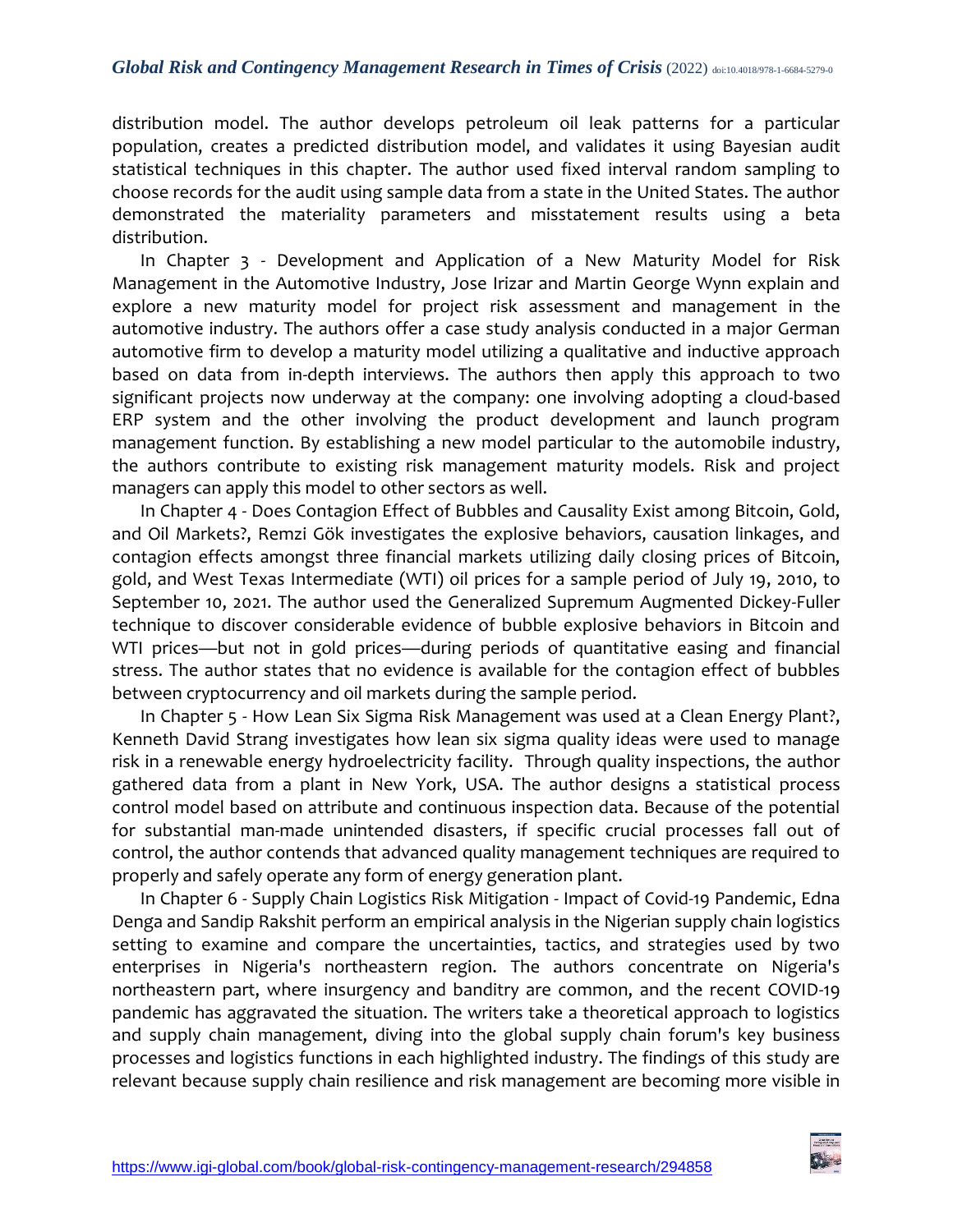the post-pandemic environment as businesses try to increase their operations and company resilience.

In Chapter 7 - Risk Assessment in Information Technology Industry- An Imperative Phenomenon, Madhu Kishore Raghunath and Tulasi Devi investigate the effects of qualitative, quantitative, and hybrid risk assessment tools on organizational effectiveness, considering the perceived advantages in the Indian information technology industry. In this chapter, the authors show how risk-based decisions become more plausible when they are made using risk assessment tools available to corporate organizations. The authors argue that the opportunity is greater than the risk, encouraging individuals and businesses to take prudent risks.

In Chapter 8 - Minimizing Risk of Disputes among Telecommunication Carriers with Blockchain Technologies, Evis Trandifili, Marenglen Biba, and Enes Cela study the use of permissioned blockchain in the business model of telecommunication carriers. The authors propose a business model architecture for the generation of smart contracts based on hyperledger fabric, which stores information about each call detail record generated and business cases. The authors outline the methods and configurations required to integrate the various technologies and create a development network. The authors provide the findings of performance tests related to transaction submission latency.

In Chapter 9 - Cybersecurity Risk: Assessment and Management, Natasha Cecilia Edeh and Ibiene Idu present a comprehensive overview of cybersecurity risk. The writers provide an overview of cybersecurity, vulnerabilities, frequent cyber threats/attacks, and why cybersecurity risk is crucial to businesses. The authors discuss cybersecurity threats in several industries and provide an overview of the multiple cyber-attacks during the covid-19 outbreak. The authors discuss the role of organizations in the handling and management of cybersecurity risks and the activities that governments, organizations, stakeholders, and individuals should take to minimize or manage cybersecurity risks.

In Chapter 10 - Healthcare Informatics during the Covid 19 Pandemic, Philip Eappen examines how healthcare companies used innovative healthcare informatics during the pandemic and how technology assisted in reducing healthcare delivery issues. The author discusses a variety of healthcare informatics applications that have been developed and utilized around the world, including telemedicine, drug delivery portals, drones, robots, big data, artificial intelligence, and a variety of other complex applications for remote patient care. The author also discusses different health informatics methods, such as telemedicine, that have helped healthcare staff avoid needless contact with contagious patients, averting numerous illnesses in hospitals.

In Chapter 11 - Consequences in Acceptance and Application of Big Data Analytics in Micro, Small & Medium Enterprises in India, Rajasekhara Mouly Potluri explains the implications of accepting and using big data analytics in India's micro, small, and medium enterprises (MSMEs). The author presented conclusions based on experimental evidence on five critical problems that Indian MSMEs experience in accepting and implementing big data analytics: a lack of human resources, data privacy and security, a lack of technological resources, a lack of knowledge, and financial consequences. The author conducted research using various methods to collect responses from middle and top-level managers in fifty firms across five key commercial sectors. The outcomes of this study should aid MSMEs'

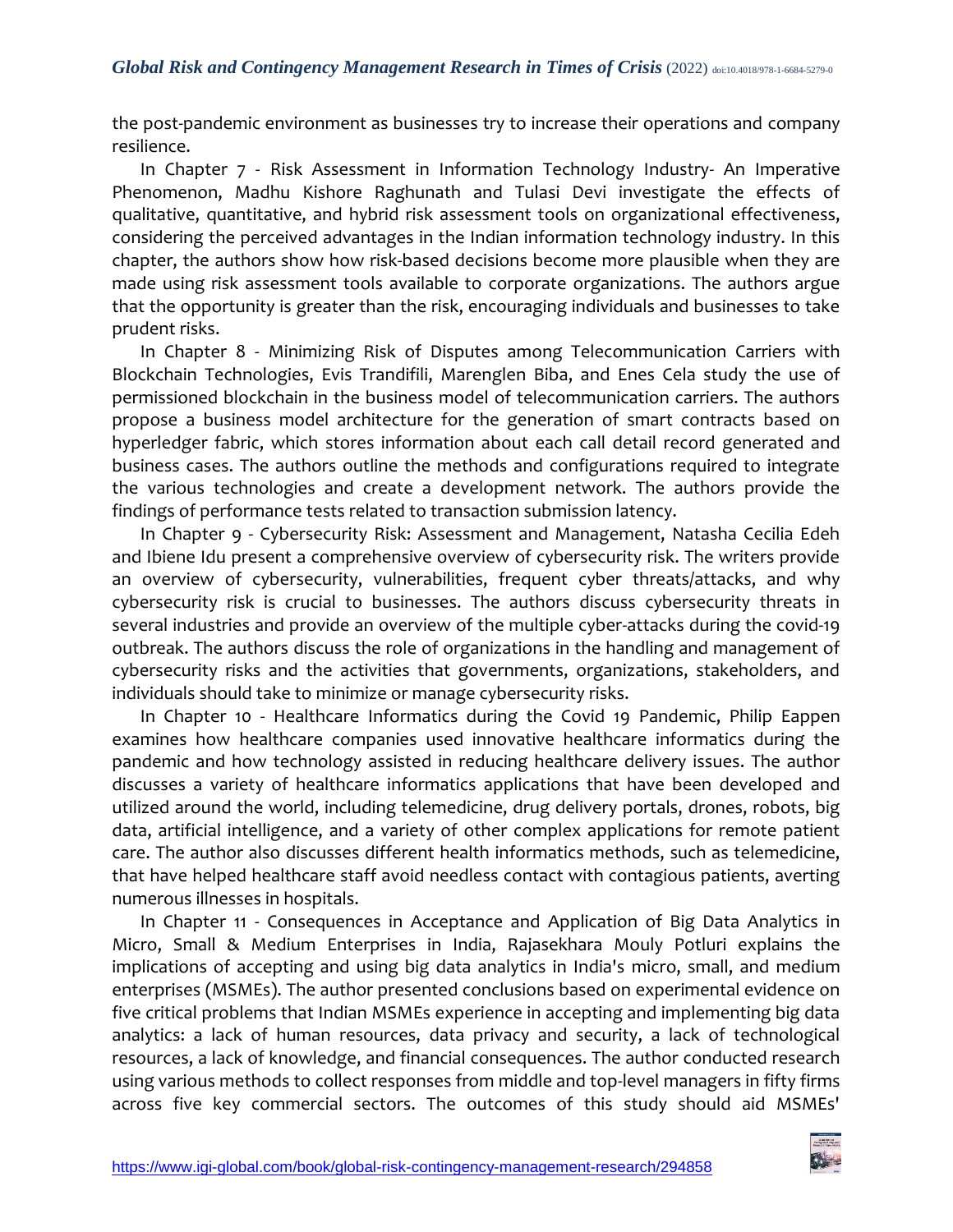organizational leadership in developing and planning short- and long-term information systems strategies.

In Chapter 12 - Risks Associated with Organizational Factors Influence on the UAE Women's Professional Growth During Covid-19, Rajasekhara Mouly Potluri and Sophia Johnson explore the risks associated with organizational factors influencing the professional growth of women in the United Arab Emirates (UAE) during the pandemic. The authors identified that organizational and situational factors have a high degree of impact on women's professional development, which creates a significant effect of discontent over the mindset of women employees even in uncertain conditions. This chapter covers women employees working only in two emirates, Dubai and Sharjah. This book chapter is valuable to all the policymakers of the entire corporate sector and government authorities to set the right things by observing diverse organizational factors that influence women employees.

In Chapter 13 - COVID-19 Pandemic, Distance Learning and Educational Inequality in Rural Ethiopia, Degwale Gebeyehu Belay explores the educational inequality of rural students of Ethiopia using situational analysis. The findings of this chapter unveil the multiple inequalities of rural students that make them in a disadvantaged position compared to urban students. The author posits that the available distance learning programs homogenize students creating educational disparities. The author presents the strategies used by the Ethiopian Ministry of Education to avoid the disruption of learning during the pandemic. The plan included radio and TV education programs designed for primary education, TV programs for secondary education, and online teaching for higher education.

In Chapter 14 - Managing Risk in Wealth Building through Residential Real Estate Business in Canada, Mahendra Singh Rawat and Mudit Rawat discuss the risks of investing in residential real estate in Canada. The authors claim that discussing just domestic real estate is crucial since residential real estate contributes significantly to household income and takes less capital to operate and develop wealth in comparison to commercial real estate. The authors discuss the hazards that an investor encounters when managing rental properties. This chapter explains how to avoid specific hazards before and after purchasing an investment property. The chapter emphasizes the importance of buying the right property at the right time and in the right location.

In Chapter 15 - From the Risk Society to COVID-19: Analysis of the Beck´s Risk Society: Towards a New Modernity, Maximiliano Emanuel Korstanje introduces readers to Thana Capitalism's intellectual foundations, as discussed in the book -"The Rise of Thana Capitalism and Tourism". Ulrich Beck, a German sociologist, defined risk society as a new developing ethos in which social class and hierarchies blurred in the face of risk. Beyond the recent COVID-19 outbreak, the author observes the relationship between Thana capitalism and spectacle.

In the book's final chapter - Terrorism, Automated hosts and COVID-19: critical Film Review on HBO Saga, Westworld, Maximiliano Emanuel Korstanje discusses the HBO series Westworld, which depicts a futuristic and dystopian society in which robots (hosts) are exposed to torture, violence, and even sadistic activities at the hands of wealthy tourists (guests). The author examines the argument in "Robots We Must Trust" through a critical lens. The author claims that the reign of terror sparked by 9/11 and the subsequent War on Terror have hastened the social imaginary's consequences. Beyond the economic fallout, the

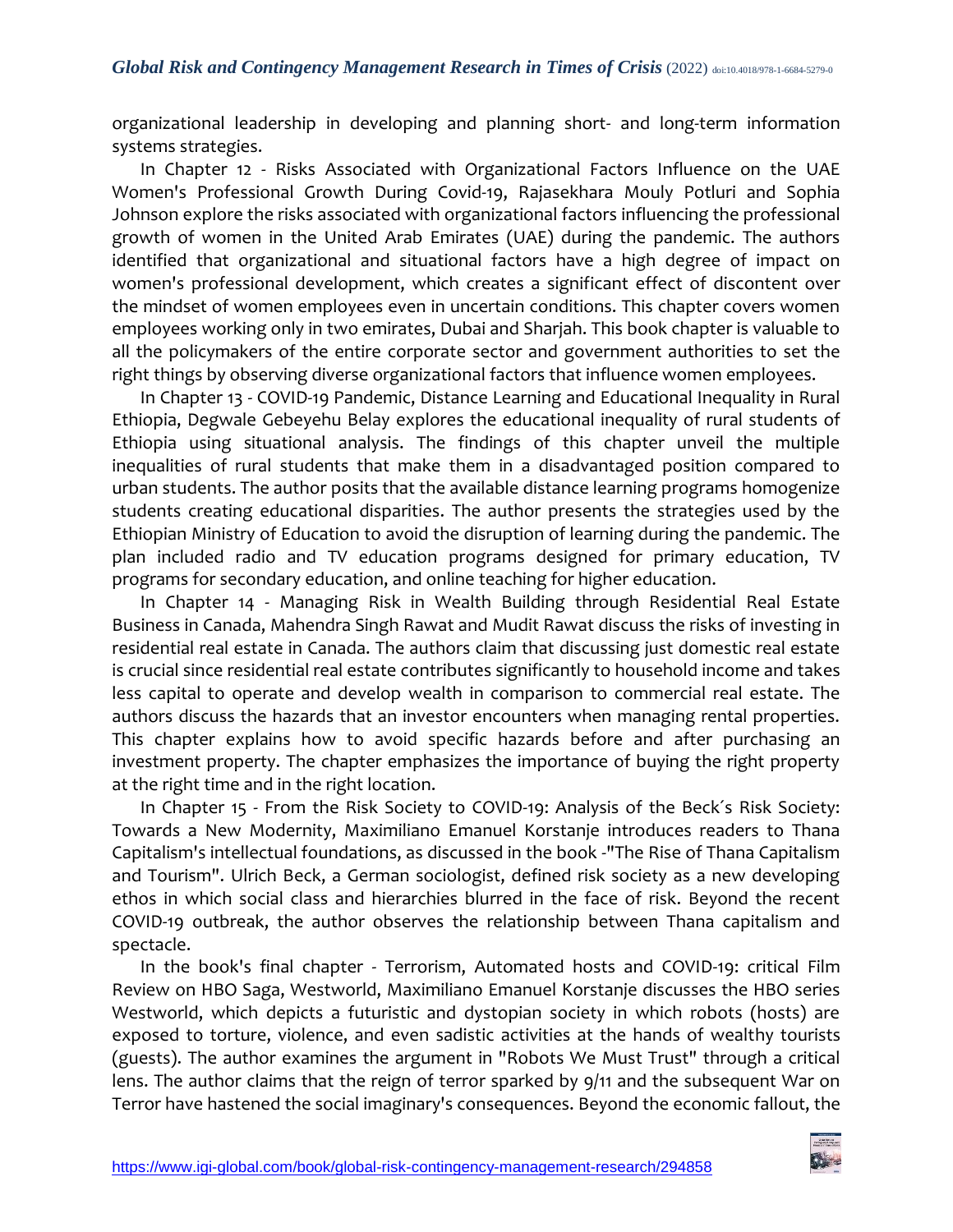author claims that 9/11 re-created the circumstances for a monopoly of politicized rhetoric aimed primarily at demonizing the "Non-Western Other."

## SYNOPSIS AND FUTURE RESEARCH

In this subsection, we, the editors, take the unusual approach of ending the book with no summary chapter, electing instead to ask the readers to conduct literature reviews to identify topics important to key stakeholders. Instead of a summary chapter, the editors present a visual synopsis of the themes emerging from the full manuscripts, a post-hoc empirical analysis of the thematic concepts in figure 1. This ought to summarize which topics from figure 1 were reiterated in the subject matter expert case studies. This summary is presented in figure 2, an empirical risk contingency management synopsis. Therefore, figure 2 extends figure 1 with what was discussed and or modeled by the authors of this book. We argue these topics were the most important keywords in the risk contingency management discipline during a crisis, particularly (but not limited to) the global coronavirus pandemic of 2019-2022. Figure 2 was developed in a similar methodology as figure 1 by tallying the frequencies of keywords and creating a graph where the size of the word reflects the importance (frequency) of the topic discussed by the book authors.

It is interesting to note from figure 2, as contrasted with figure 1, that new topics arose in perceived importance, namely, real estate, cyber-security, healthcare assessment, artificial intelligence, robots, statistical models, capitalism, and social concerns. Without question, much of the emphasis was on technology, healthcare, covid-19 pandemic, effective business decision-making processes, and data analytics.



#### **Figure 2. Post-Hoc Keyword Synopsis Model**

Based on the keyword synopsis model, the editors assert that state-of-the-art risk and contingency management coverage pertain to health and financial related crises. In the future, we argue more empirical and experimental research is needed to understand how decision makers and consumers will react to risks. We base this proposal on the fact that most nations globally have democratic political governance, so citizens have much more